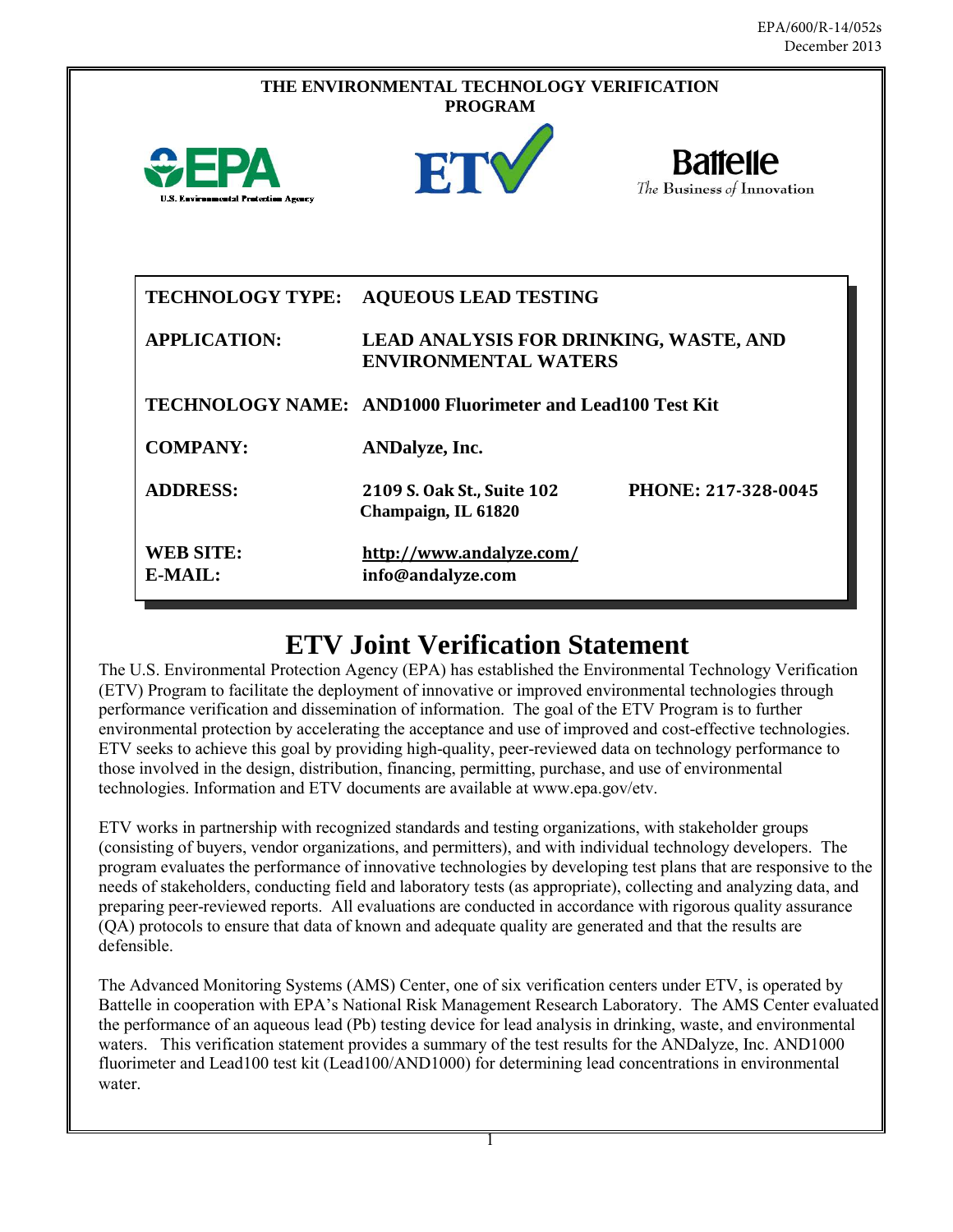# **VERIFICATION TEST DESCRIPTION**

The verification testing of the Lead100/AND1000 was conducted in two rounds: the first from July 10 to July 27, 2012, and the second from February 11 to March 13, 2013 at both various field sites and the Environmental Treatability Laboratory (ETL) at Battelle's Main Campus in Columbus, OH. The verification test assessed the performance of the Lead100/AND1000 relative to key verification parameters including accuracy, precision, sample throughput, and ease of use. These performance parameters were evaluated using multiple variables that challenged the Lead100/AND1000's ability to detect Pb in a variety of aqueous matrices. The technology evaluation was organized as four main tests. Each test evaluated the performance of Lead100/AND1000 operating under different laboratory and field conditions. The four tests were:

- 1. Initial demonstration of capability (IDC) and performance testing (PT) including determination of the limit of detection (DLOD), determination of linear range (DLR), and determination of the effects of interferences (DEI)
- 2. Testing accuracy and precision of the instrument for the analysis of finished drinking water samples (bottled water, municipal drinking water, and treated groundwater)
- 3. Testing accuracy and precision of the instrument for the analysis of environmental water samples (surface water and groundwater) and qualitative performance for the analysis of seawater
- 4. Testing accuracy and precision of the instrument for the analysis of wastewater effluent samples (municipal wastewater effluent and metal finishing wastewater effluent)

The performance parameters were evaluated quantitatively using the statistical methods and qualitatively through recorded observations. All samples analyzed with the Lead100/AND1000 were also collected, stored, transferred, and analyzed in a certified laboratory using industry accepted analytical methods. All tests were performed with the Lead100/AND1000 operating according to the vendor's recommended procedures as described in the user's manuals and during training provided to the operator.

The first set of tests (IDC and PT) was entirely performed within Battelle's ETL. IDC required the detection of a Pb spike of 25 parts per billion (ppb) in reagent grade water. DLOD was performed by measuring seven replicates of Pb spiked at 10 ppb, five times the vendor-reported limit of detection (2 ppb). The DLR was carried out by measuring the Lead100/AND1000's ability to precisely and accurately measure seven samples with Pb concentrations from 0 to 100 ppb. The samples were analyzed in triplicate and the coefficient of determination was used to assess the linearity of the response of the instrument within this range. Finally, DEI was determined using three synthetic water samples with differing characteristics: low total dissolved solids concentration (LTDS), high total dissolved solids concentration (HTDS), and high iron (Fe) concentration and other dissolved solids (HFe). Each of these synthetic water samples was split into required 100 mL subsamples and received a Pb spike of 25 ppb and 50 ppb before Pb was measured in triplicate from each subsample by Lead100/AND1000. Normal sample preparation procedures were followed for the LTDS and HTDS waters, and a special sample preparation procedure for the removal of Fe interference was used to prepare the HFe sample for Pb analysis.

The next set of tests determined the accuracy and precision of the Lead100/AND1000 in recovery of Pb spikes in finished drinking water. Three sets of samples were prepared with Pb spikes of 25 ppb: finished drinking water samples collected from a water fountain (WF), bottled mineral water purchased from a local supermarket (Bottled Water [BW]), and finished drinking water collected from the effluent of a local water treatment facility treating groundwater (Finished Well Water [FWW]). All waters were analyzed without a Pb spike and in triplicate with a Pb spike of 25 ppb.

The third series of tests aimed at determining the accuracy and precision of the Lead100/AND1000 in recovering Pb spikes in environmental water samples. Three freshwater sources were sampled including water collected from the reach of a freshwater river just outside and upstream of Columbus, OH (River Water [RiW]), samples collected from a freshwater reservoir near the same location (Reservoir Water [ReW]), and raw groundwater collected at the source of a drinking water treatment facility just outside Plain City, OH (Raw Well Water [RWW]), which was collected from the source that feeds the facility from which the Finished Well Water was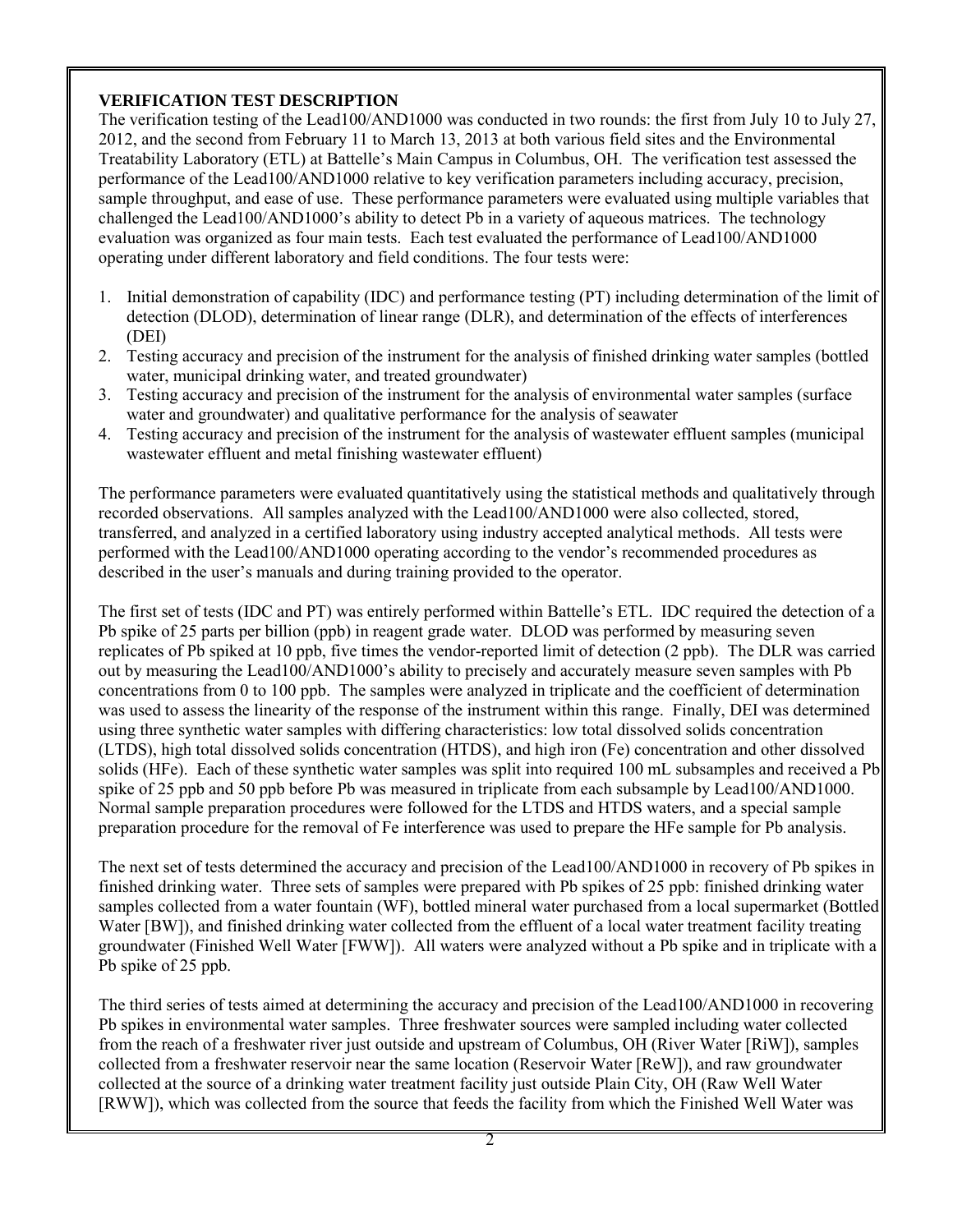collected. In addition, one seawater sample was collected off the coast of West Palm Beach, FL (Seawater [SW]) to determine the accuracy and precision of the Lead100/AND1000 in testing natural waters with high salinity. All four environmental samples were analyzed with no Pb spike and in triplicate after the addition of a Pb spike to 25 ppb. Performance of tests on Seawater differ from the performance of tests on freshwater in that seawater was diluted tenfold before being subjected to Lead100/AND1000 testing and results were analyzed qualitatively, not quantitatively as with freshwater samples.

The final series of tests aimed at determining the accuracy and precision of the Lead100/AND1000 in recovering Pb spikes in wastewater effluent samples. Three samples were analyzed during this series of tests: two effluent samples collected from two separate traditional activated sludge treatment facilities treating domestic wastewater in Columbus, OH (Municipal Wastewater Effluent #1 [MWWE#1] and Municipal Wastewater Effluent #2 [MWWE#1]) and a sample collected from the effluent of a metal finishing works (Metal Finishing Wastewater Effluent [MFWWE]). The Metal Finishing Wastewater Effluent was collected from a facility conforming to 40 Code of Federal Regulations (CFR) 433 and/or 40 CFR 413 after all on-site pretreatment.

QA oversight of verification testing was provided by Battelle and EPA. Battelle QA staff conducted technical systems audits of all laboratory testing and conducted a data quality audit of at least 10% of the test data. This verification statement, the full report on which it is based, and the test/QA plan for this verification test are available at http://www.epa.gov/nrmrl/std/etv/verifiedtechnologies.html#water.

# **TECHNOLOGY DESCRIPTION**

The following is a description of the technology, based on information provided by the technology representative. The information provided below was not verified in this test.

The ANDalyze Lead100/AND1000 was designed to detect the presence of and measure the concentration of soluble/bioavailable Pb in drinking water and environmental waters. Testing is intended to take place onsite at the source of collection or in a temperature controlled facility without sample preservation. The test makes use of two primary components: a handheld fluorimeter (AND1000) and a consumable test kit (Lead100) specific to each metal or target (in the present case, Pb).

The AND1000 fluorimeter is specifically designed to provide an interactive experience and allow testing, data storage, and signal output without the use of a separate computational device. The fluorimeter has the capability to analyze multiple targets with the appropriate test kit, though the sole target discussed here is aqueous Pb in drinking water, wastewater effluent, and environmental waters. The AND1000 fluorimeter enables field testing to be performed in two steps. ANDalyze's catalytic deoxyribonucleic acid (DNA) sensors use a metal-specific DNAzyme reaction that leads to an increase in fluorescence in the presence of a target contaminant substance (i.e., aqueous Pb). The fluorescence of the reaction is measured by a fluorimeter to determine the concentration of the target heavy metal and is reported in parts per billion (ppb). The product is a quantitative test that is intended to detect metals in a linear range of 2 to 100 ppb — at and below EPA standards for drinking water. The test is performed by injecting a buffered 1 mL water sample through the sensor and into the AND1000 fluorimeter. This sample is then automatically analyzed and results are reported in less than 2 minutes. The AND1000 fluorimeter package includes the fluorimeter, USB to MINI-B cable, 100 μL fixed volume pipette and tips, and pH test strips.

The second component is the Lead100 test kit which is specific to Pb. The test kit provides all necessary materials for in-field instrument calibration and sample testing. This kit contains the DNA sensors specific to Pb. The kit is color coded to facilitate use and avoid measurement error. In addition, a product manual is provided with step-by-step instructions including photographs. It should be noted that laboratory evaluation may require additional supplies and standard laboratory glassware. Each kit includes 25 tests and/or calibrations, 25 sensor bags with sensor and cuvette, 25 sample tubes (with buffer), 25 1 mL syringes, 25 disposable transfer pipettes, 8 mL analyte standard solution, instruction manuals, and material safety data sheets.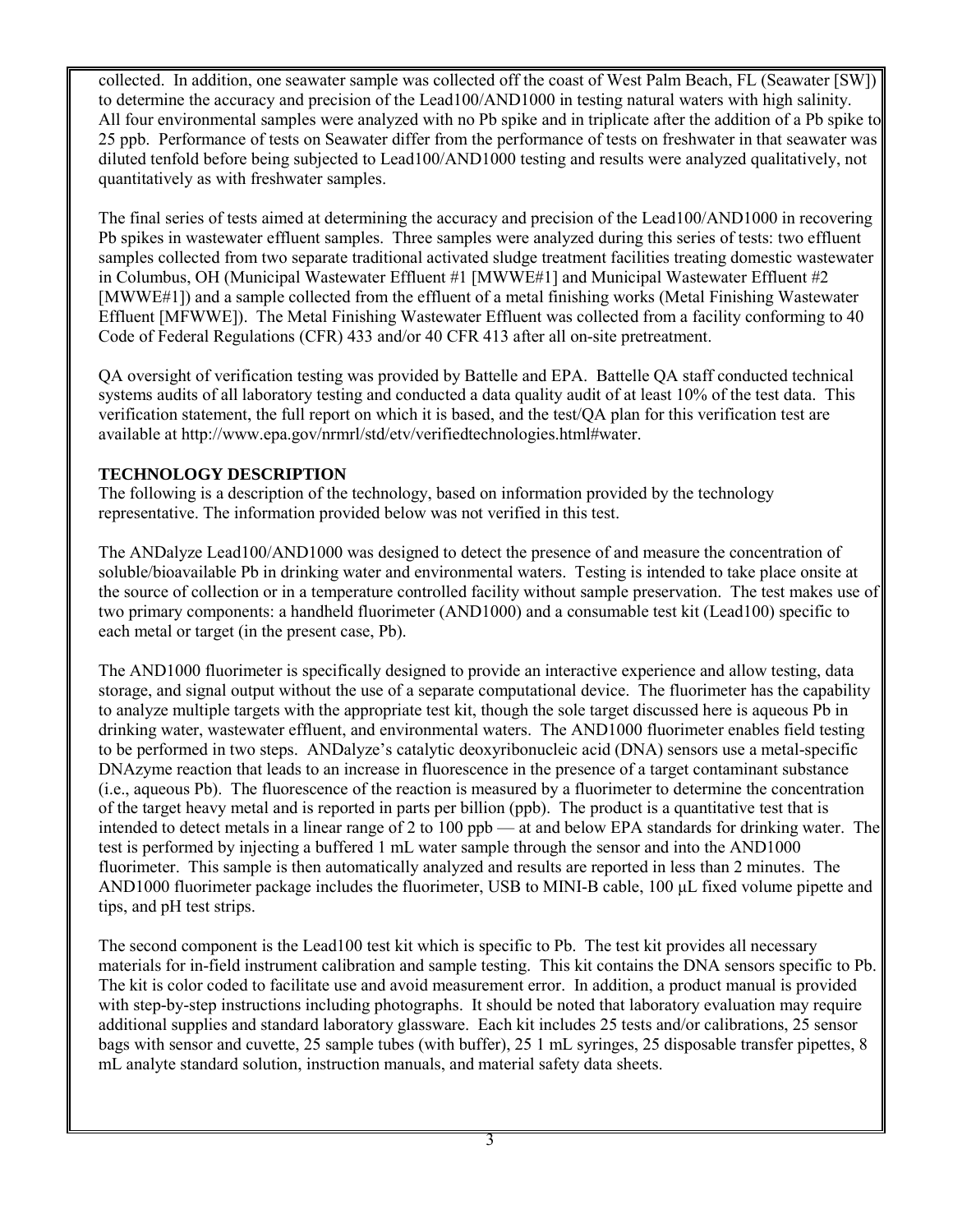# **VERIFICATION RESULTS**

The verification of the Lead100/AND1000 is summarized below.

#### *Accuracy*

Percent recovery was used for all Lead100/AND1000 observations to verify acceptability of on-site calibration using control charts. Percent recovery was also used for IDC, ICC, DEI, finished drinking water testing, environmental water testing, and wastewater effluent testing as acceptance criteria for observations, for which percent recoveries between 75 and 125% were considered acceptable. Unacceptable recoveries were first retested, then—if the recovery was still unacceptable—tested again after instrument recalibration, and finally targeted in a root cause analysis (RCA).

No quality control (QC) issues were indicated on control charts for the 12 observations on IDC and ICC related samples. However, retesting was performed four times and on-site recalibration was performed once during IDC and ICC testing, and two IDC samples still did not meet criteria for percent recovery when compared to reference concentrations. Several QC issues were indicated on control charts for the 28 observations corresponding to DLOD and DLR. However, on-site recalibration was not required for DLOD and DLR testing and all samples met criteria for percent recovery when compared to reference concentrations. One QC issue was indicated on control charts for the 25 observations corresponding to DEI. Retesting was performed on four samples during DEI, but on-site recalibration was not required for DEI as all samples met criteria for percent recovery when compared to reference concentrations. Generally, recoveries during IDC, ICC, and DEI were considered acceptable.

Two QC issues were indicated on control charts for the 19 observations corresponding to environmental samples. Retesting was performed on four samples during environmental sample testing and on-site recalibration was required and a RCA was performed for raw well water samples suspected of containing high levels of Fe that interfered with the test. Nevertheless, five observations did not meet criteria for percent recovery when compared to reference concentrations. Two QC issues were indicated on control charts for the 17 observations corresponding to drinking water samples. Retesting was performed on three samples during drinking water sample testing, and on-site recalibration was required twice during drinking water testing. During testing, BW did not appear to meet QC criteria and a RCA was performed. It was determined that these observations were in fact within QC criteria once reference data were received. Nevertheless, four observations did not meet criteria for percent recovery when compared to reference concentrations. No QC issues were indicated on control charts for the 15 observations corresponding to wastewater effluent samples. Retesting was performed on two samples during wastewater effluent testing, and on-site recalibration was required once. Nevertheless, five observations did not meet criteria for percent recovery when compared to reference concentrations. More unacceptable recoveries were observed during drinking water, environmental water, and wastewater effluent testing than in the previous IDC and PT testing; however, recoveries were still generally considered acceptable based on the complexity of those matrices.

## *Precision*

Mean observation value, standard deviation (SD), and coefficient of variation (CV) were determined for all 23 samples analyzed in triplicate. Standard deviations ranged from 0.58 to 11.14, corresponding to coefficients of variation ranging from 3% to 19%.

## *Linearity of Response*

Observations from DLR sample testing were plotted against concentrations from reference analysis. Linearity was calculated in terms of slope (0.8841), intercept (-0.8418), and the square of the correlation coefficient  $(r^2)$ (0.9927). Results from the Lead100/AND1000 were generally in good agreement with results from the reference analysis, as indicated by a slope close to 1 and a coefficient of determination close to 1.

## *Limit of Detection*

DLOD testing included statistical analyses in accordance with 40 CFR Part 136. The limit of detection of the Lead100/AND1000 was calculated to be 1.534 μg/L Pb, which is below the vendor's estimated detection limit.